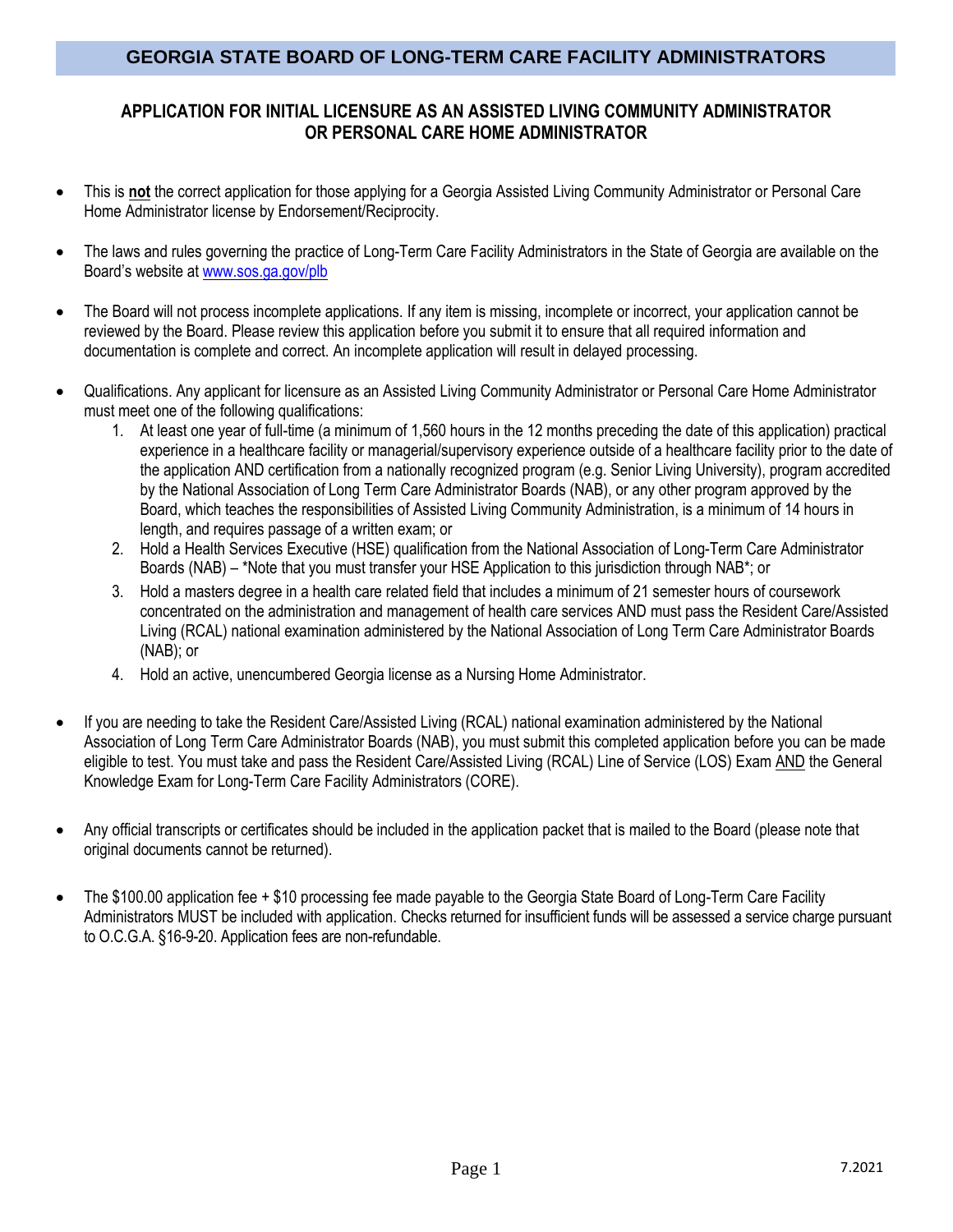DO NOT WRITE IN THIS SECTION

RECEIPT # \_\_\_\_\_\_\_\_\_\_\_\_\_\_\_\_\_\_\_\_\_

AMOUNT \_\_\_\_\_\_\_\_\_\_\_\_\_\_\_\_\_\_\_\_\_\_

APPLICANT #

INITIAL DATE

| <b>GEORGIA STATE BOARD OF LONG-TERM CARE FACILITY ADMINISTRATORS</b> |  |
|----------------------------------------------------------------------|--|
| 237 Coliseum Dr., Macon, GA 31217                                    |  |
| 404-424-9966 - www.sos.ga.gov/plb                                    |  |

## **APPLICATION for ASSISTED LIVING COMMUNITY ADMINISTRATOR or PERSONAL CARE HOME ADMINISTRATOR (initial licensure)**

#### **I am applying for the following license (check one):**

|         |                                        | Assisted Living Community Administrator - \$100.00 + \$10 processing fee*                                                                                                                                                                                                                                                                                                   |                      |                                         |                                                 |  |
|---------|----------------------------------------|-----------------------------------------------------------------------------------------------------------------------------------------------------------------------------------------------------------------------------------------------------------------------------------------------------------------------------------------------------------------------------|----------------------|-----------------------------------------|-------------------------------------------------|--|
|         |                                        | Personal Care Home Administrator - \$100.00 + \$10 processing fee *                                                                                                                                                                                                                                                                                                         |                      |                                         |                                                 |  |
|         | * Application fees are non-refundable  |                                                                                                                                                                                                                                                                                                                                                                             |                      |                                         |                                                 |  |
|         | including the National Guard.          | Please check this box if you are a military spouse or a transitioning service member of the United States armed forces,                                                                                                                                                                                                                                                     |                      |                                         |                                                 |  |
|         |                                        |                                                                                                                                                                                                                                                                                                                                                                             |                      |                                         |                                                 |  |
|         |                                        |                                                                                                                                                                                                                                                                                                                                                                             | $Sex: \_\_\_M \_\_F$ |                                         | $\frac{1}{\sqrt{1-\frac{1}{2}}}\$ Date of Birth |  |
|         | agencies for license tracking purposes | *This information is authorized to be obtained and disclosed to state and federal agencies pursuant to O.C.G.A. 19-11-1 and O.C.G.A. 20-3-295, 42 U.S.C.A. 551 and 20 U.S.C.A.1001.<br>It may also be disclosed to the National Practitioner's Databank (NPDB) and the Healthcare Integrity and Protection Data Bank (HIPDB) or other licensing boards, or other regulatory |                      |                                         |                                                 |  |
|         |                                        |                                                                                                                                                                                                                                                                                                                                                                             |                      |                                         |                                                 |  |
| Apt. No |                                        | City/State                                                                                                                                                                                                                                                                                                                                                                  | Zip                  |                                         |                                                 |  |
|         |                                        | If you are granted a license, your name, mailing address and license number are public information and your mailing address will appear on the internet. Your physical<br>address is required, if different than the mailing address. You must immediately notify the Board in writing of an address change.                                                                |                      |                                         |                                                 |  |
|         | (If different - PO Box is acceptable)  |                                                                                                                                                                                                                                                                                                                                                                             |                      |                                         |                                                 |  |
| Apt. No |                                        | City/State                                                                                                                                                                                                                                                                                                                                                                  | Zip                  |                                         |                                                 |  |
|         |                                        |                                                                                                                                                                                                                                                                                                                                                                             |                      | Alternate Phone: <u>Alternate Phone</u> |                                                 |  |
| E-Mail: |                                        |                                                                                                                                                                                                                                                                                                                                                                             |                      |                                         |                                                 |  |

(*Please print clearly)* Required for communication with Board staff. Your email will not be shared with third parties.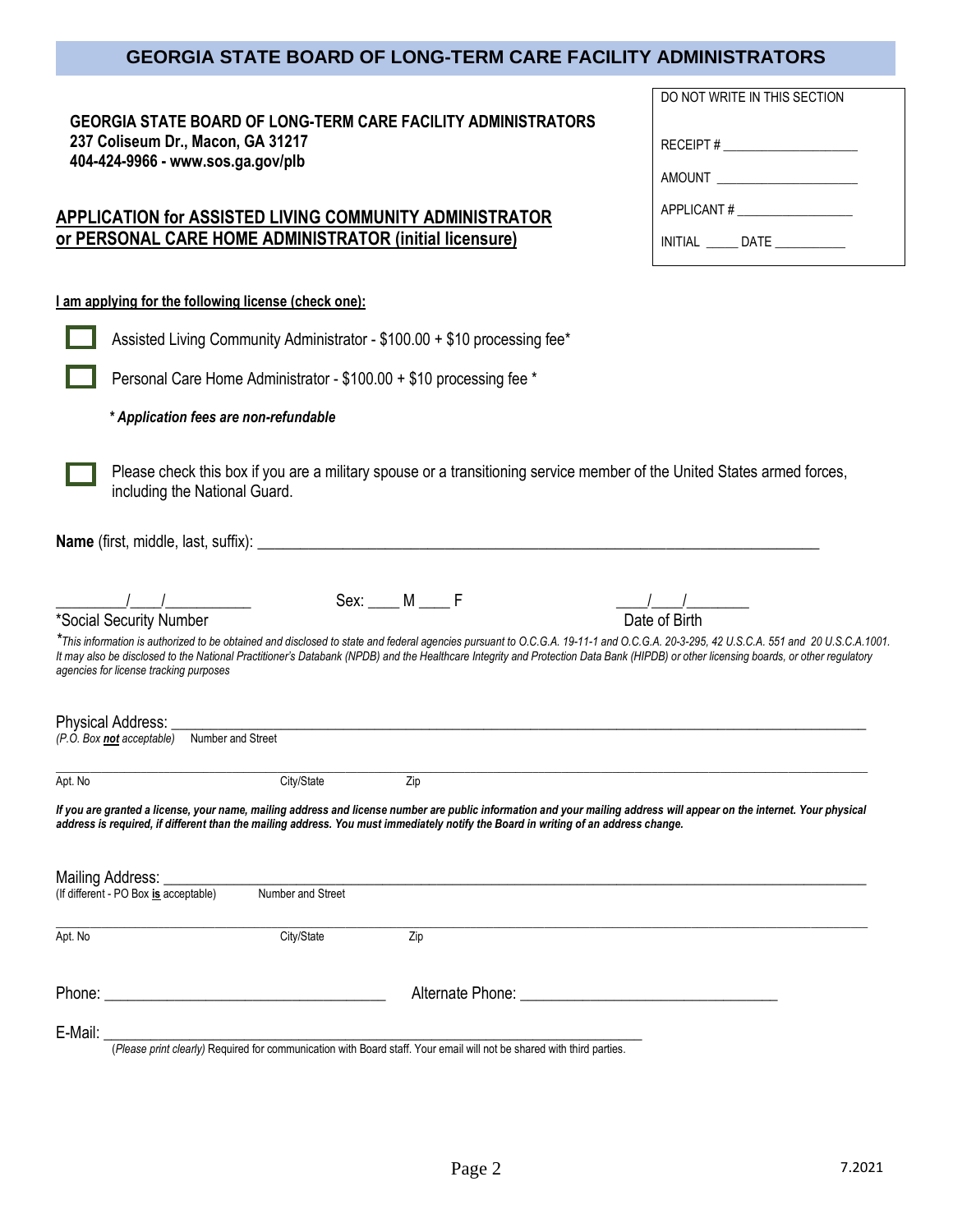#### **BACKGROUND CHECK QUESTIONNAIRE**

### **Please note that failure to disclose information requested in this application or giving any false statements / information can result in a disciplinary order and fine, and potentially denial of licensure.**

If you answer yes to any of the following questions, you must attach a Letter of Explanation, relevant supporting documents and copies of any final disposition(s) indicating a description of the current status. For the purpose of the following questions, the terms "licensee," "registration," and "certification" are synonymous.

- $\Box$  Yes  $\Box$  No Have you had revoked or suspended or otherwise sanctioned any license issued to you by any board or agency in Georgia or any other State?
- $\Box$  Yes  $\Box$  No Were you denied issuance of or, pursuant to disciplinary proceedings, refused renewal of a of a license or the privilege of taking an examination by any state licensing board?
- $\Box$  Yes  $\Box$  No Have you knowingly failed to renew a license during an investigation of disciplinary action?
- □ Yes □ No Have you been subject to disciplinary action or had your membership revoked by a professional organization governing the practice of that profession?
- $\Box$  Yes  $\Box$  No Are you currently unable to practice with reasonable skill and safety by reason of illness or use of alcohol, drugs, narcotics, chemicals or any other type of material, or as a result of any mental or physical condition?
- $\Box$  Yes  $\Box$  No Have you had any suit filed against you related to the practice of a profession?
- $\Box$  Yes  $\Box$  No Have you ever had your Medicaid and/or Medicare privileges revoked or restricted?
- Yes No Have you ever been arrested? **NOTE**: *The answer to this question is "YES" if an arrest or conviction has been pardoned, expunged, dismissed or deferred, you pled & completed probation under First offender and/or your civil rights have been restored and/or you have received legal advice that the offense will not appear on your criminal record.*

 *If "yes," please include a certified copy of the court records and final disposition from the court with your application. In the event the file no longer exists, you must submit documentation from the court stating that fact. Also include a personal letter of explanation regarding each incident.*

Please complete the following if you currently hold, or have ever held, a professional license as a Long-Term Care Facility Administrator in another state or jurisdiction, or licensure in any other profession:

| License Title <b>Example 20</b> | State                                                                                                                                                                |  |
|---------------------------------|----------------------------------------------------------------------------------------------------------------------------------------------------------------------|--|
| Date Issued                     | Expiration Date                                                                                                                                                      |  |
| License Title                   | State                                                                                                                                                                |  |
| Date Issued                     | <b>Expiration Date</b><br>(request that issuing entity or regulatory body provide verification of the licensure to the GA Board, even if the license is not active.) |  |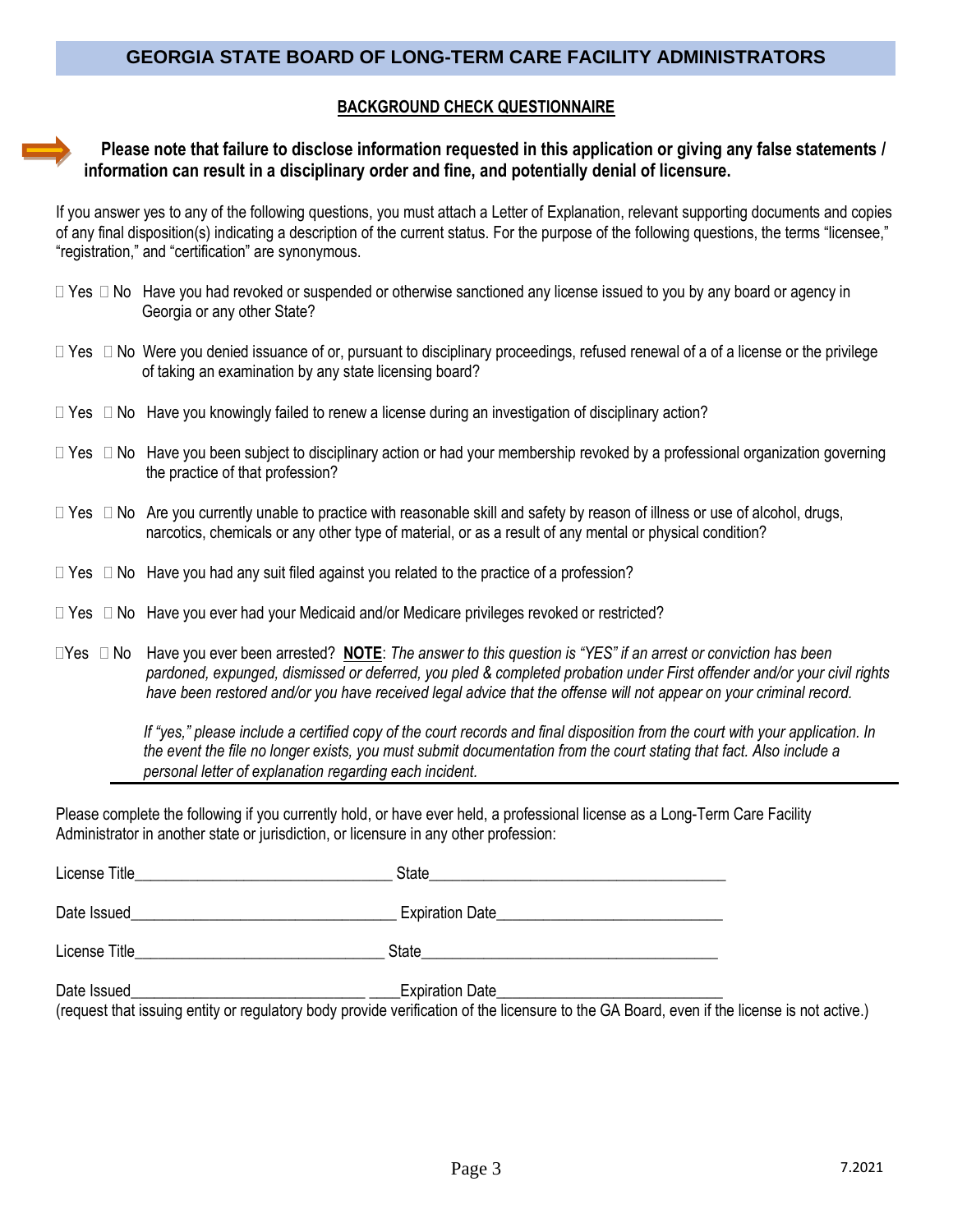### **QUALIFICATIONS**

### **Board Rule 393-3-.03 requires that applicants document one of the following:**

I have at least one year of full-time (a minimum of 1,560 hours in the 12 months preceding the date of this application) practical experience in a healthcare facility or managerial/supervisory experience outside of a healthcare facility prior to the date of the application AND certification from a nationally recognized program (e.g. Senior Living University), program accredited by the National Association of Long Term Care Administrator Boards (NAB), or any other program approved by the Board, which teaches the responsibilities of Assisted Living Community Administration, is a minimum of 14 hours in length, and requires passage of a written exam:

I hold a Health Services Executive (HSE) qualification from the National Association of Long-Term Care Administrator Boards (NAB): \*Note that you must transfer your HSE Application to this jurisdiction through NAB\*

I hold a masters degree in a health care related field that includes a minimum of 21 semester hours of coursework concentrated on the administration and management of health care services AND must pass the Resident Care/Assisted Living (RCAL) national

examination administered by the National Association of Long Term Care Administrator Boards (NAB):  $\Box$ Yes  $\Box$  No

I hold an active, unencumbered Georgia license as a Nursing Home Administrator.

## **Employment History**

Please complete the following concerning your employment history, beginning with your current or most recent employer:

| <b>Employer Name</b><br>and Address | Location<br>(City/State) | Is Employment<br>in Healthcare?<br>(Yes or No) | Position/Title | Dates of Employment<br>(Month/Year to<br>Month/Year) | Licensure<br>Required?<br>(Yes or No) | Numbers of<br>Hours<br>Worked |
|-------------------------------------|--------------------------|------------------------------------------------|----------------|------------------------------------------------------|---------------------------------------|-------------------------------|
|                                     |                          |                                                |                |                                                      |                                       |                               |
|                                     |                          |                                                |                |                                                      |                                       |                               |
|                                     |                          |                                                |                |                                                      |                                       |                               |
|                                     |                          |                                                |                |                                                      |                                       |                               |
|                                     |                          |                                                |                |                                                      |                                       |                               |
|                                     |                          |                                                |                |                                                      |                                       |                               |
|                                     |                          |                                                |                |                                                      |                                       |                               |

 $\Box$ Yes  $\Box$  No

 $\Box$ Yes  $\Box$  No

 $\Box$ Yes  $\Box$  No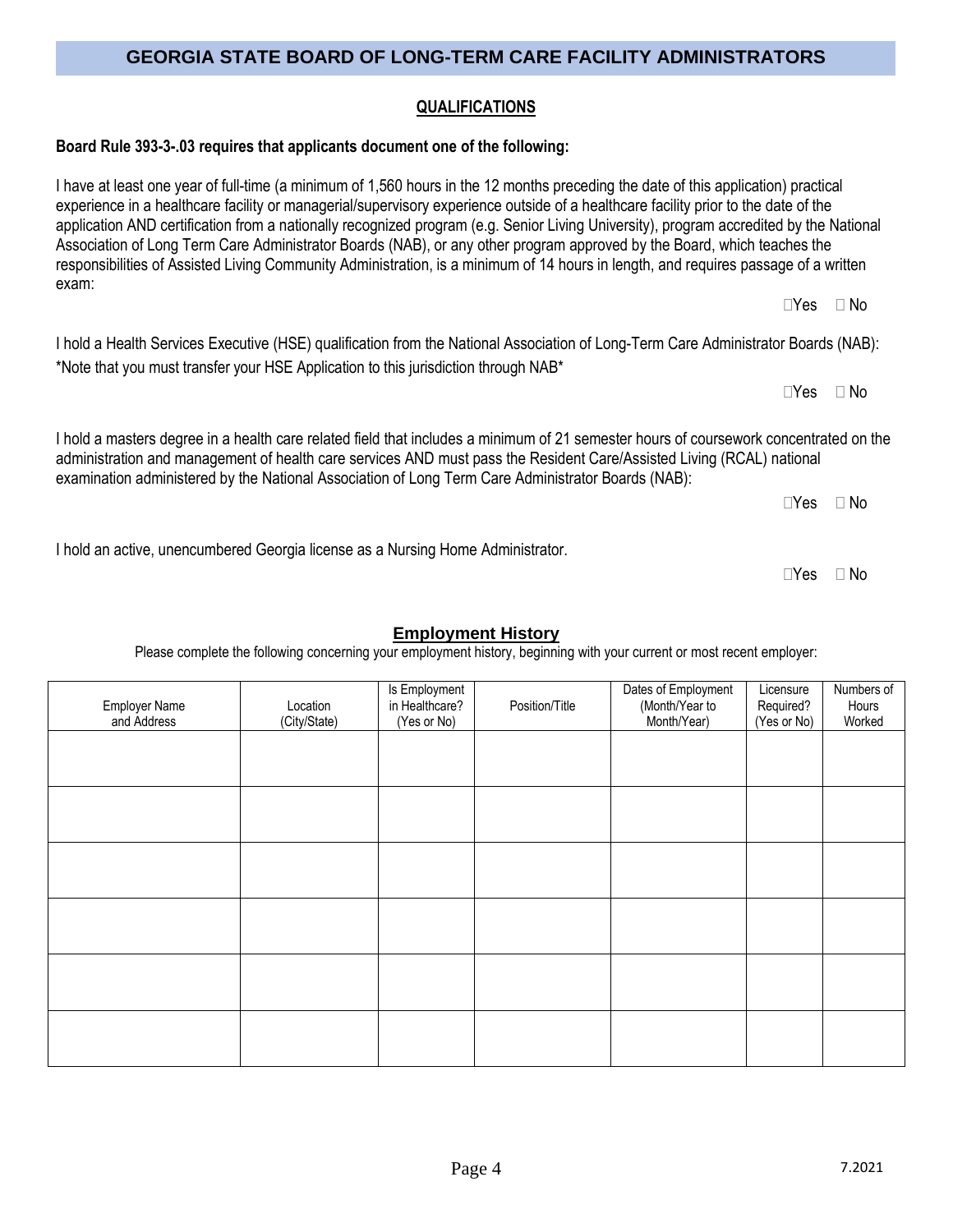## **Verification of Employment**

| Section I (To be completed by applicant)<br>Submit this form to your employer to verify your employment and the numbers of hours worked. The name and address of your employer on this<br>form must match the name and address you listed under "Employment History" on your application. |        |      |      |  |
|-------------------------------------------------------------------------------------------------------------------------------------------------------------------------------------------------------------------------------------------------------------------------------------------|--------|------|------|--|
| Applicant Name:                                                                                                                                                                                                                                                                           |        |      |      |  |
| <b>Physical Address:</b>                                                                                                                                                                                                                                                                  |        |      |      |  |
| City:                                                                                                                                                                                                                                                                                     | State: |      | Zip: |  |
| Phone:                                                                                                                                                                                                                                                                                    |        |      |      |  |
| I do hereby consent to and authorize the release of any and all records and information concerning my employment to the Georgia State Board of<br>Long-Term Care Facility Administrators. I understand this information is required as part of the application for licensure process.     |        |      |      |  |
| <b>Applicant Signature</b>                                                                                                                                                                                                                                                                |        | Date |      |  |

| Section II (To be completed by employer)<br>Please complete the form in its entirety. A separate form must be completed for each position held. Be sure to accurately document the<br>employee's position/title. The completed and notarized form may be provided to the applicant or submitted directly to the Georgia State Board of<br>Long-Term Care Facility Administrators by mail or email to Trades3@sos.ga.gov. |                                                                       |  |        |      |
|--------------------------------------------------------------------------------------------------------------------------------------------------------------------------------------------------------------------------------------------------------------------------------------------------------------------------------------------------------------------------------------------------------------------------|-----------------------------------------------------------------------|--|--------|------|
| Facility/Business/Employer Name:                                                                                                                                                                                                                                                                                                                                                                                         |                                                                       |  |        |      |
| Physical Address:                                                                                                                                                                                                                                                                                                                                                                                                        |                                                                       |  |        |      |
| City:                                                                                                                                                                                                                                                                                                                                                                                                                    | State:                                                                |  |        | Zip: |
| Phone:                                                                                                                                                                                                                                                                                                                                                                                                                   |                                                                       |  | Email: |      |
| Does the applicant work in a healthcare facility?                                                                                                                                                                                                                                                                                                                                                                        | $\Box Y$ es<br>$\Box$ No                                              |  |        |      |
| Applicant's Position/Title:                                                                                                                                                                                                                                                                                                                                                                                              | Is this a supervisory/managerial position? $\square$ Yes<br>$\Box$ No |  |        |      |
| If the applicant works at a different location than the employer listed on the first page, please identify the physical location where the                                                                                                                                                                                                                                                                               | applicant worked:                                                     |  |        |      |
| Facility/Business/Employer Name:                                                                                                                                                                                                                                                                                                                                                                                         |                                                                       |  |        |      |
| Physical Address:                                                                                                                                                                                                                                                                                                                                                                                                        |                                                                       |  |        |      |
| City:                                                                                                                                                                                                                                                                                                                                                                                                                    | State:                                                                |  |        | Zip: |
| Phone:                                                                                                                                                                                                                                                                                                                                                                                                                   |                                                                       |  | Email: |      |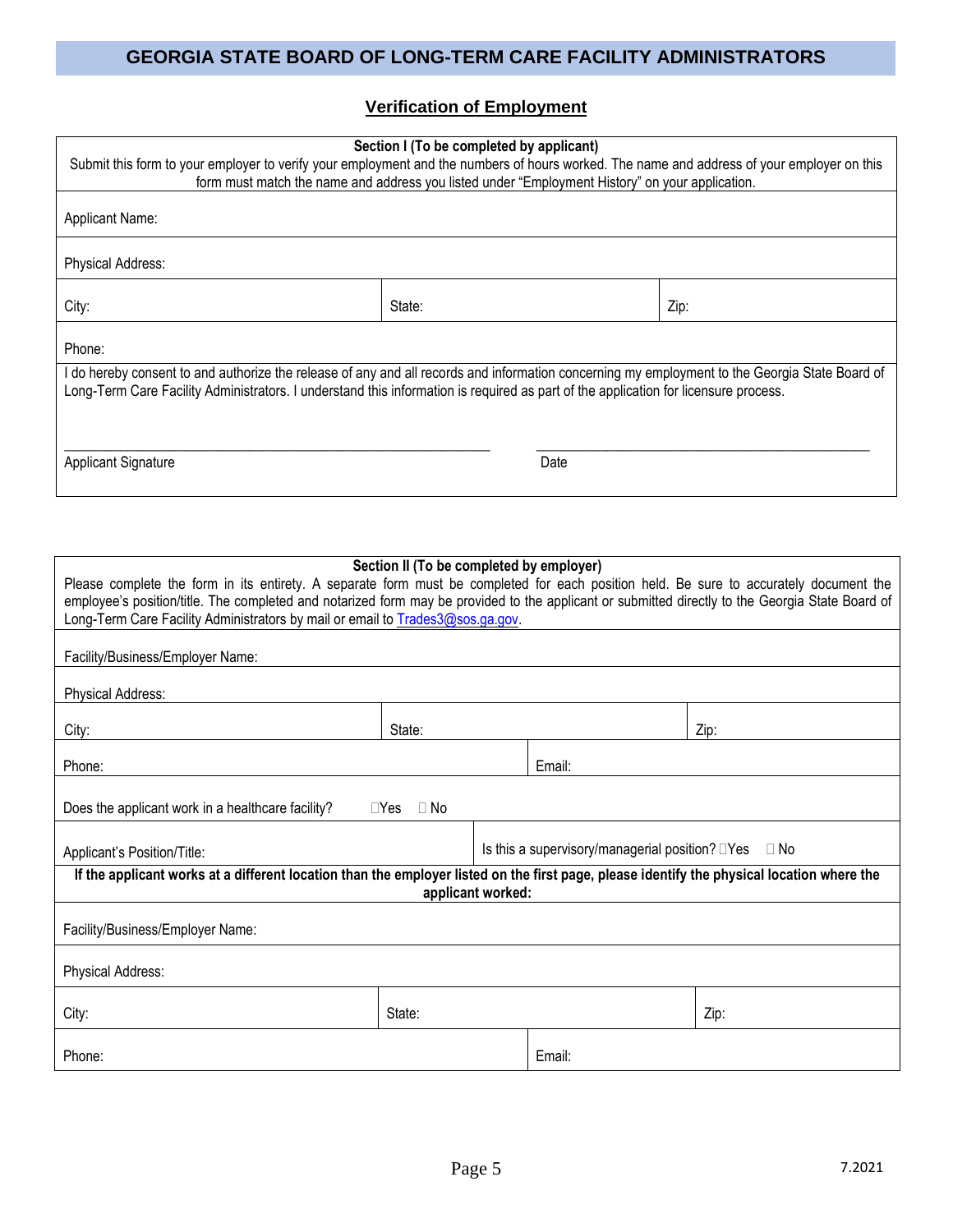| Dates of Employment:                                          |                  |              |
|---------------------------------------------------------------|------------------|--------------|
| Employed From                                                 | (Month/Year) to  | (Month/Year) |
| Were there any periods of extended absence during employment? | □ Yes i<br>⊟ No∶ |              |
| If yes, please provide dates:                                 | (Month/Year) to  | (Month/Year) |

|                                                                  | Please complete the grid below: |  |  |  |  |
|------------------------------------------------------------------|---------------------------------|--|--|--|--|
| <b>Hours Worked</b><br>Per Year<br>Job Title/Description<br>Year |                                 |  |  |  |  |
|                                                                  |                                 |  |  |  |  |
|                                                                  |                                 |  |  |  |  |
|                                                                  |                                 |  |  |  |  |
|                                                                  |                                 |  |  |  |  |
|                                                                  |                                 |  |  |  |  |
|                                                                  |                                 |  |  |  |  |
|                                                                  |                                 |  |  |  |  |

| statements of this applicant's employment with our facility. | I hereby certify that I am the custodian of records at the facility listed on this form and the information submitted on this form are true and correct |
|--------------------------------------------------------------|---------------------------------------------------------------------------------------------------------------------------------------------------------|
| <b>Employer Representative Printed Name</b>                  | <b>Employer Representative Title</b>                                                                                                                    |
| <b>Employer Representative Signature</b>                     |                                                                                                                                                         |
| Sworn to and Subscribed before me this _____ day of          | $20$ .                                                                                                                                                  |
| Signature of Notary Public                                   | <b>Commission Expiration Date</b>                                                                                                                       |
| <b>Notary Seal</b>                                           |                                                                                                                                                         |
|                                                              |                                                                                                                                                         |
|                                                              | *THIS FORM MUST BE SIGNED IN THE PRESENCE OF A NOTARY*                                                                                                  |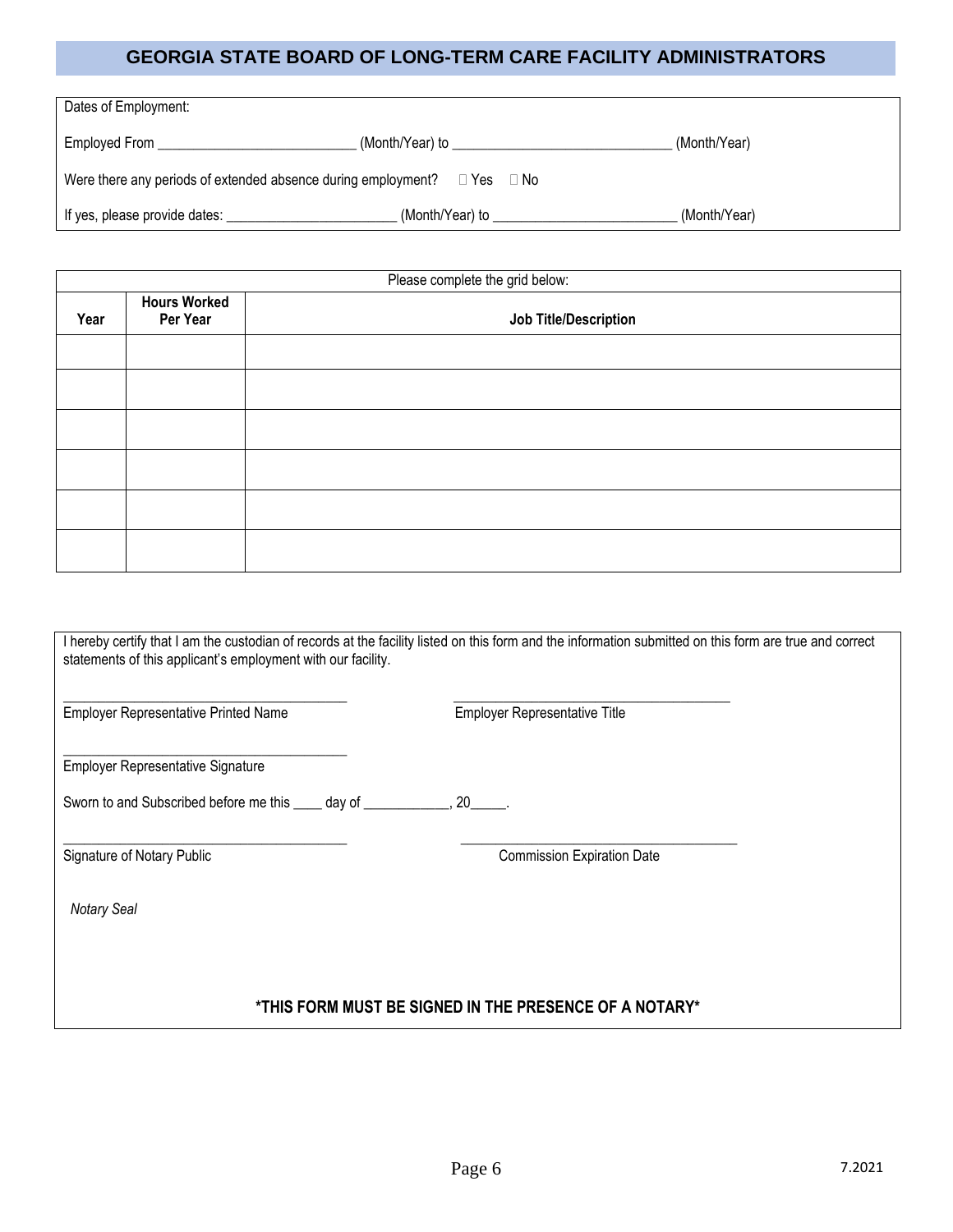### **Affidavit of Applicant**

*Please document with your initials that you have reviewed each of the resources listed below and have the affidavit notarized.*  All statutory requirements are accessible via: <http://www.lexisnexis.com/hottopics/gacode/Default.asp> All Rules and Regulations are accessible via[: http://rules.sos.ga.gov/](http://rules.sos.ga.gov/)

| Department of Community Health, Division of Medical Assistance, Nursing Facility Services Policy Manual - from   |  |  |  |
|------------------------------------------------------------------------------------------------------------------|--|--|--|
| https://www.mmis.georgia.gov/portal/default.aspx select "Provider Manuals" under the "Provider Information" tab. |  |  |  |

|  | Georgia State Board of Long-Term Care Facility Administrators Law (OCGA § 43-27) |  |  |
|--|----------------------------------------------------------------------------------|--|--|
|  |                                                                                  |  |  |

- Georgia statutes regarding Living Will, Durable Power of Attorney for Health Care, Withholding or withdrawal of life-sustaining procedures (OCGA § 31)
- Georgia statutes pertaining to Department of Community Health with particular attention to sections pertaining to Long Term Care Facilities (OCGA § 31)
- Fire Safety Codes (OCGA § 25-2-13)
- Disaster Preparedness Plans (Chapter 111-8-16)
- DHS Rules pertaining to Nursing Homes/Long-Term Care Facilities (290).
- Board Rules pertaining to Long-Term Care Facility Administrators (393).

| Date) | PRIN<br>' Applicant)<br>⊧Name of . | : Applicanti<br>'Signature of J |  |
|-------|------------------------------------|---------------------------------|--|

(Date) (PRINTED Name of Applicant) (Signature of Applicant)

#### **Sworn to and subscribed before me this**

**\_\_\_\_day of \_\_\_\_\_\_\_\_\_\_\_\_\_, 20\_\_\_\_\_**

Signature of Notary Public\_\_\_\_\_\_\_\_\_\_\_\_\_\_\_\_\_\_\_\_\_\_\_\_\_\_\_\_\_\_\_\_\_\_

My commission expires: \_\_\_\_\_\_\_\_\_\_\_\_\_\_ *Notary Seal*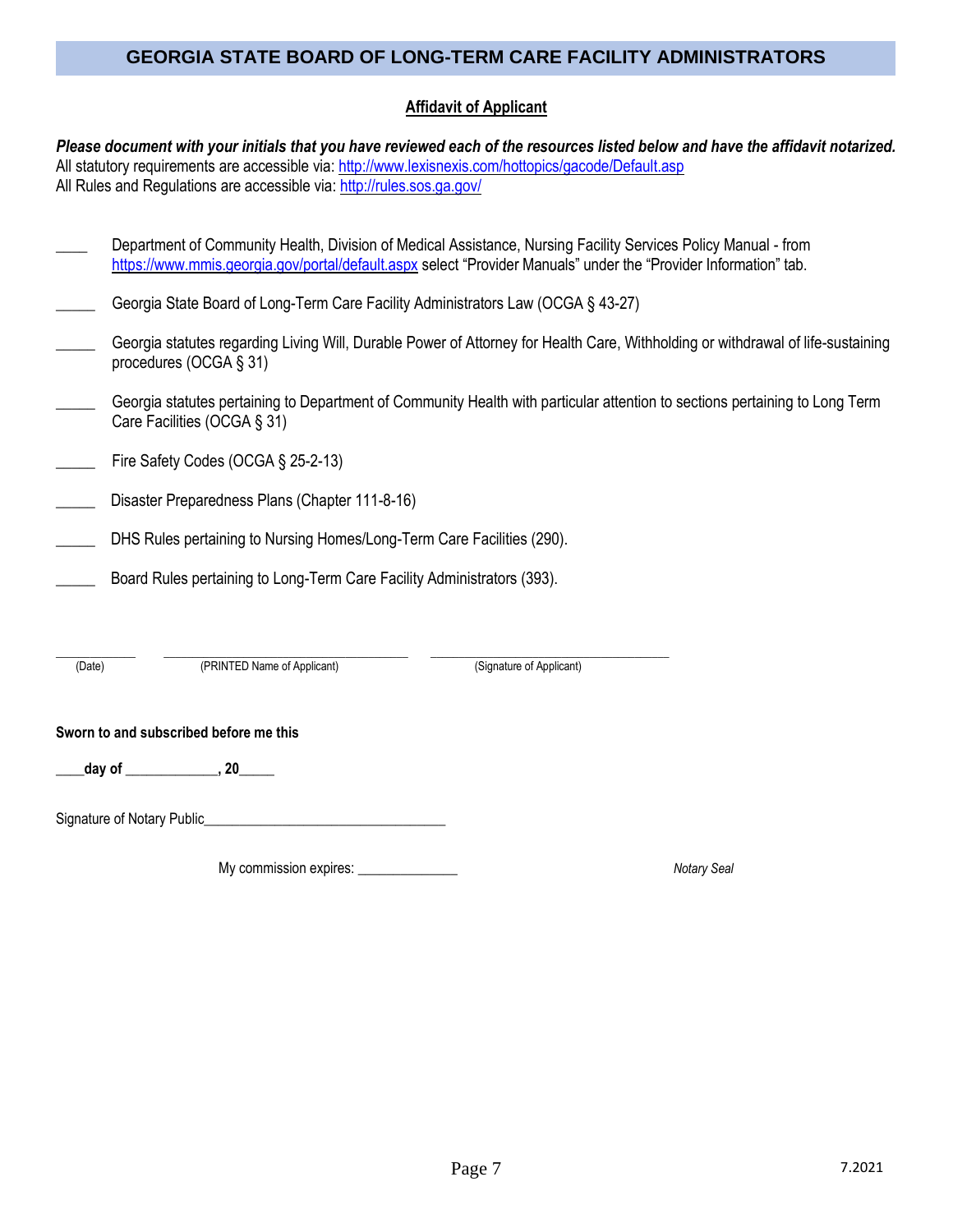### **AFFIDAVIT**

I hereby swear and affirm that all information provided in this application is true and correct to the best of my knowledge and belief. I further swear and affirm that I have read and understand the current state laws and rules and regulations of the Board for which I am applying for licensure and I agree to abide by these laws and rules.

By executing this affidavit under oath, as an applicant for a professional license, as referenced in O.C.G.A. § 50-36-1, administered by the Professional Licensing Boards Division, the undersigned applicant also verifies one of the following with respect to his/her application for a public benefit (check one):

1) \_\_\_\_\_\_\_ I am a United States citizen 18 years of age or older. **Submit a copy of your current Secure and Verifiable Document(s)** such as driver's license, passport, or other document. A listing of acceptable documents can be found on at [www.sos.ga.gov/plb.](http://www.sos.ga.gov/plb)

2) \_\_\_\_\_\_\_ I am **not** a United States citizen, but I am either a legal permanent resident of the United States or I am a qualified alien or non-immigrant under the Federal Immigration and Nationality Act with an alien number issued by the Department of Homeland Security or other federal immigration agency. **Submit a copy of your current immigration document(s) which includes either your Alien number or your I-94 number and, if needed, SEVIS number.** A listing of acceptable documents can be found on the PLB website[, www.sos.ga.gov/plb.](http://www.sos.ga.gov/plb)

The undersigned applicant also hereby verifies that he or she is 18 years of age or older and has provided at least one secure and verifiable document, as required by O.C.G.A. § 50-36-1(e)(1), with this affidavit.

In making the above representations under oath, I understand that any person who knowingly and willfully makes a false, fictitious, or fraudulent statement or representation in an affidavit shall be guilty of a violation of O.C.G.A. § 16-10-20, and face criminal penalties as allowed by such criminal statute. I also understand that any failure to make full and accurate disclosures may result in disciplinary action by the Board for which I am applying for licensure.

STATE OF GEORGIA COUNTY OF \_\_\_\_\_\_\_\_\_\_\_\_\_\_\_\_\_\_\_\_\_\_\_\_\_\_\_\_\_\_\_\_\_\_\_

SUBSCRIBED AND SWORN TO BEFORE ME THIS

\_\_\_\_\_\_\_\_ DAY OF \_\_\_\_\_\_\_\_\_\_\_\_\_\_\_\_\_\_\_\_\_, \_\_\_\_\_\_\_\_\_

\_\_\_\_\_\_\_\_\_\_\_\_\_\_\_\_\_\_\_\_\_\_\_\_\_\_\_\_\_\_\_\_\_\_\_\_\_\_\_\_\_\_\_\_\_\_\_ NOTARY PUBLIC

MY COMMISSION EXPIRES: \_\_\_\_\_\_\_\_\_\_\_\_\_\_\_\_\_\_\_\_\_

SIGNATURE OF THE APPLICANT \_\_\_\_\_\_\_\_\_\_\_\_\_\_\_\_\_\_\_\_\_\_\_\_\_\_\_\_\_\_\_\_\_\_\_\_\_\_\_\_\_\_\_\_\_\_\_\_

\_\_\_\_\_\_\_\_\_\_\_\_\_\_\_\_\_\_\_\_\_\_\_\_\_\_\_\_\_\_\_\_\_\_\_\_\_\_\_\_\_\_\_\_\_\_\_\_

DATE